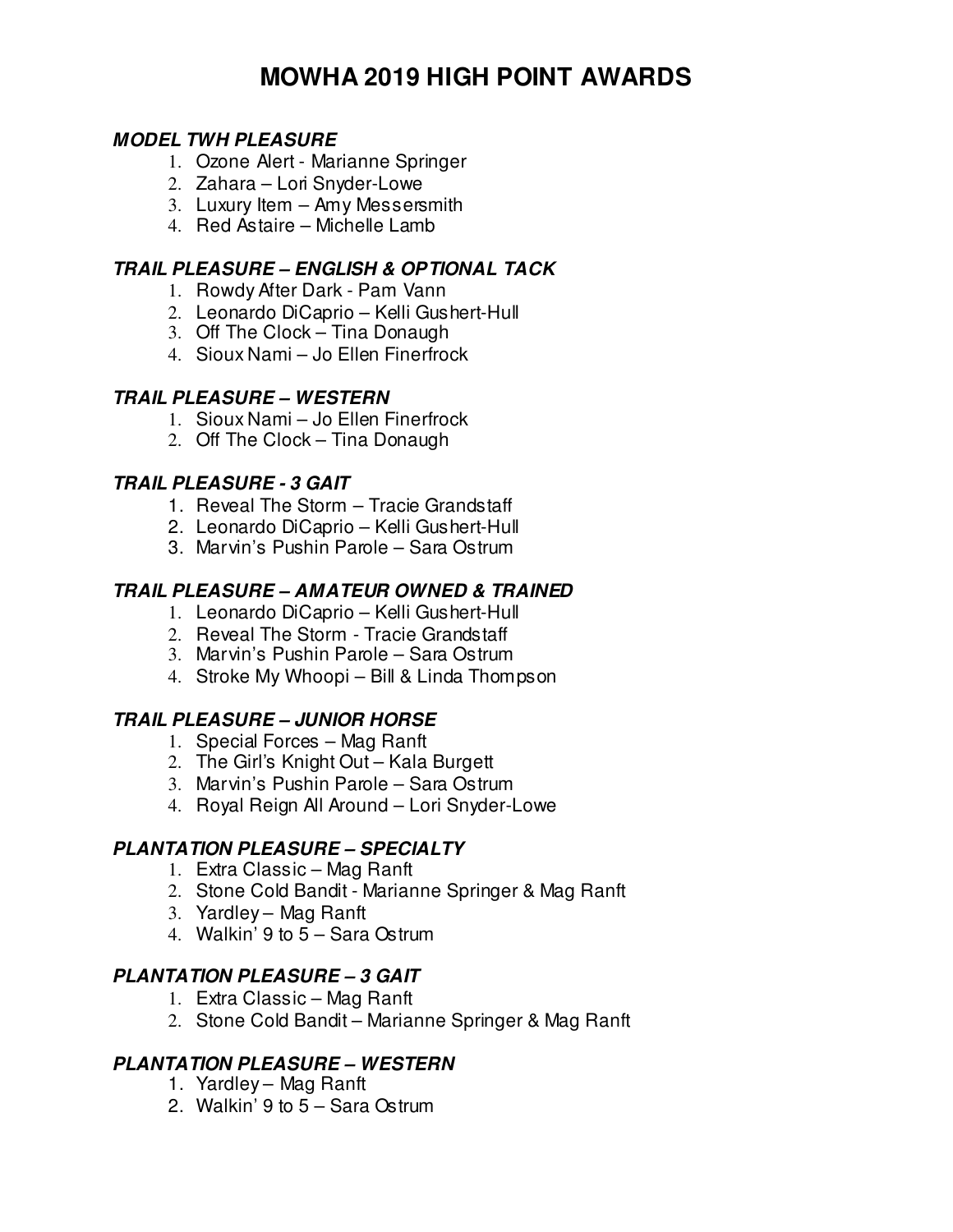#### **PLANTATION PLEASURE – YOUTH**

1. Walkin' 9 to 5 – Sara Ostrum (rider Addy Ostrum)

#### **SPOTTED SADDLE HORSE MODEL**

1. Ozone Alert - Marianne Springer

#### **SPOTTED SADDLE HORSE**

1. Ozone Alert - Marianne Springer

#### **COUNTRY PLEASURE – ENGLISH & OPTIONAL TACK**

- 1. Holy Jose Sara Ostrum
- 2. Princess Power Terri Smith
- 3. Rowdy Reward Tina Donaugh & Nancy Eakins
- 4. Zahara Lori Snyder-Lowe

#### **COUNTRY PLEASURE - 3 GAIT**

- 1. Princess Power Terri Smith
- 2. Zahara Lori Snyder-Lowe

#### **COUNTRY PLEASURE – WESTERN**

- 1. Holy Jose Sara Ostrum
- 2. Rowdy Reward Tina Donaugh & Nancy Eakins
- 3. Princess Power Terri Smith
- 4. Zahara Lori Snyder-Lowe

#### **COUNTY PLEASURE - AMATEUR OWNED & TRAINED**

- 1. Holy Jose Sara Ostrum
- 2. Princess Power Terri Smith
- 3. Zahara Lori Snyder-Lowe
- 4. Ritz Margarita Girl Kelli Gushert-Hull

#### **COUNTRY PLEASURE - JUNIOR HORSE**

- 1. Rowdy Reward Tina Donaugh & Nancy Eakins
- 2. Buck's Salted Carmel Bill & Linda Thompson
- 3. Spirit's Cyan Summer Moon Jo Ellen Finerfrock

#### **LITE SHOD PLEASURE – SPECIALTY**

- 1. A Plause Sherrie Szucs
- 2. Royal Reign All Around Lori Snyder-Lowe
- 3. Red Astaire Michelle Lamb

#### **LITE SHOD PLEASURE – WESTERN**

1. Royal Reign All Around – Lori Snyder-Lowe

#### **LITE SHOD PLEASURE – JUNIOR HORSE**

- 1. Royal Reign All Around Lori Snyder Lowe
- 2. Red Astaire Michelle Lamb

#### **LITE SHOD – AMATEUR OWNED & TRAINED**

1. Royal Reign All Around - Lori Snyder-Lowe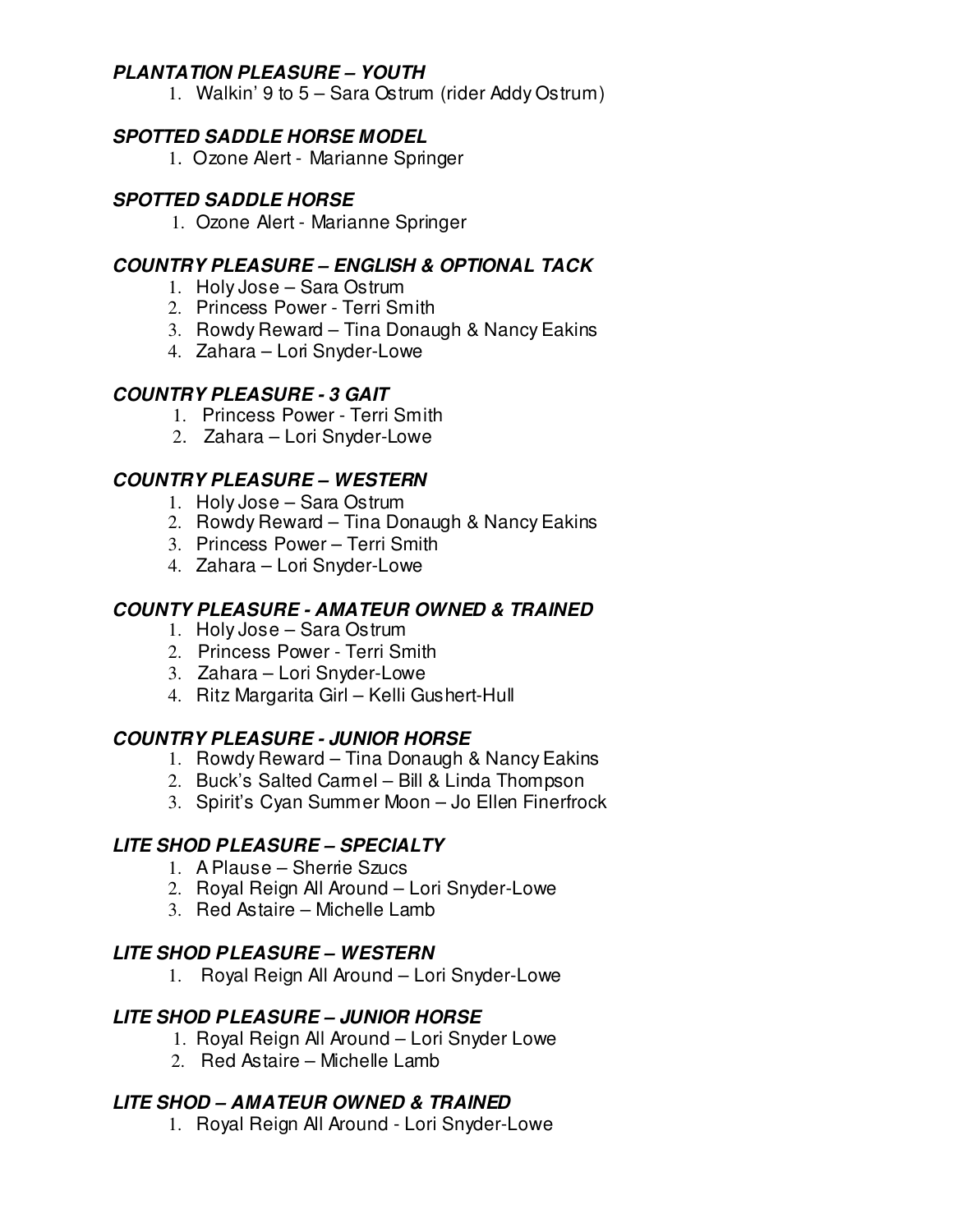### **ALL DAY PLEASURE – ENGLISH & OPTIONAL TACK**

- 1. Whoopi's Promise Angel Wendy Kaufman
- 2. Zahara Lori Snyder-Lowe
- 3. Major Matic Mag Ranft
- 4. Marvin's Pushin Parole Sara Ostrum

# **ALL DAY PLEASURE – WESTERN**

- 1. Whoopi's Promise Angel Wendy Kaufman
- 2. Major Matic Mag Ranft
- 3. Zahara Lori Snyder-Lowe
- 4. General Sky Pushin' Cash John Davis

# **ALL DAY PLEASURE – AMATEUR OWNED & TRAINED**

- 1. Zahara Lori Snyder-Lowe
- 2. Ritz Margarita Girl Kelli Gushert-Hull
- 3. Buck's Salted Carmel Bill & Linda Thompson
- 4. Leonardo DiCaprio Kelli Gushert-Hull

# **ALL DAY PLEASURE – 3 GAIT**

1. Zahara – Lori Snyder-Lowe

# **ALL DAY PLEASURE – YOUTH**

1. Marvin's Pushin Parole – Sara Ostrum (rider Addy Ostrum)

# **ALL DAY PLEASURE - JUNIOR HORSE**

- 1. Buck's Salted Carmel Bill & Linda Thompson
- 2. Spirit's Cyan Summer Moon Jo Ellen Finerfrock
- 3. Marvin's Pushin Parole Sara Ostrum
- 4. Luxury Item Amy Messersmith

# **PARK LITE SHOD PLEASURE – SPECIALTY**

- 1. Whoopi's Elite Coin Nancy Eakins
- 2. A Plause Sherrie Szucs
- 3. Red Astaire- Michelle Lamb

# **PARK LITE SHOD PLEASURE – JUNIOR HORSE**

1. Red Astaire - Michelle Lamb

# **RACKING HORSE COUNTRY PLEASURE**

- 1. Ozone Alert Marianne Springer
- 2. Whoops Shadaisy Matthew Janisch
- 3. Marauder's Blazin' Threat Matthew Janisch
- 4. Luxury Item Amy Messersmith

# **RACKING HORSE TRAIL PLEASURE**

- 1. Whoops Shadaisy Matthew Janisch
- 2. Luxury Item Amy Messersmith
- 3. Marauder's Blazin' Threat Matthew Janisch

# **YEARLING**

1. Wreck It Ralph – Sara Ostrum